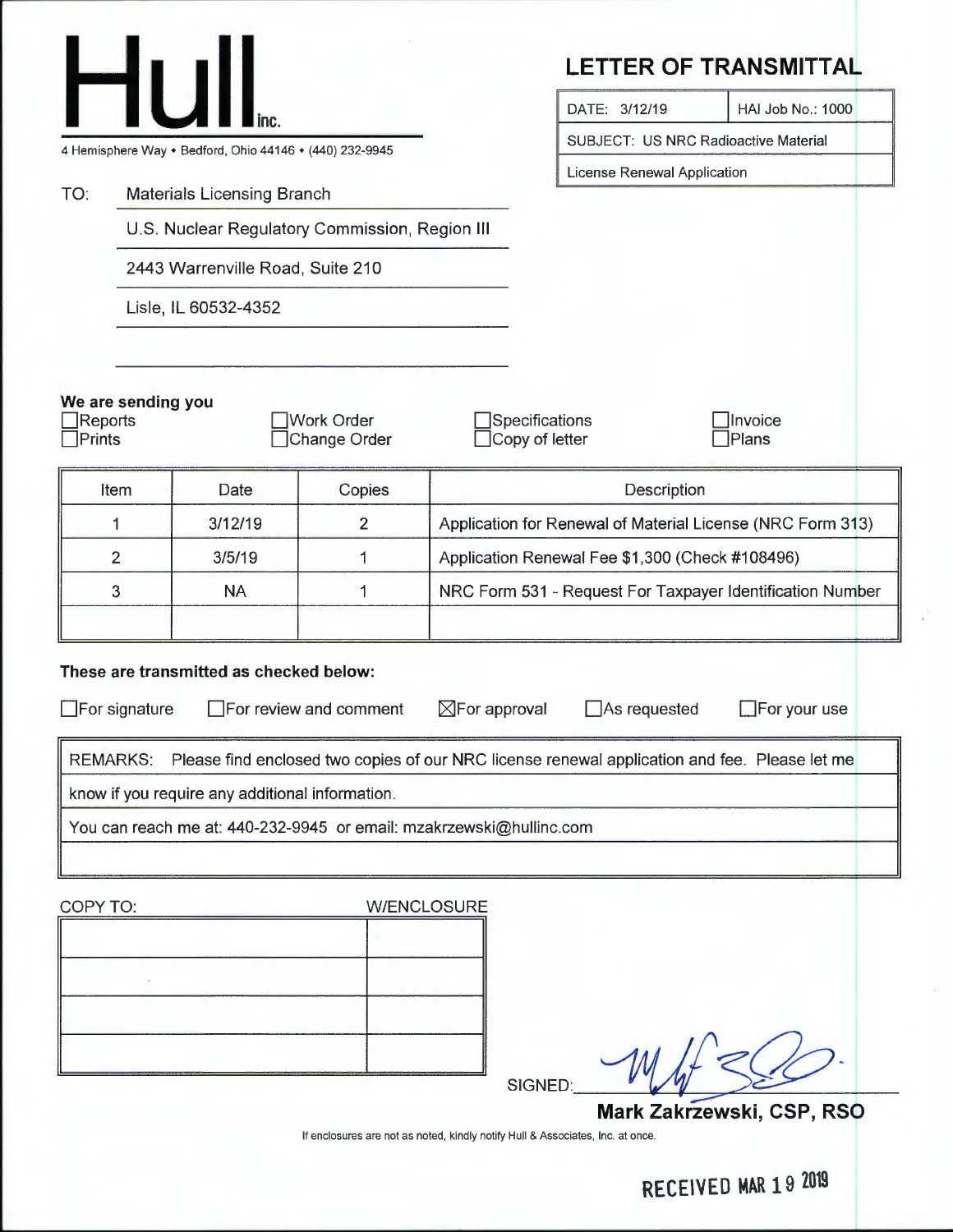| <b>U.S. NUCLEAR REGULATORY COMMISSION</b><br><b>NRC FORM 313</b><br>$(10-2017)$<br>10 CFR 30, 32,<br>33, 34, 35, 36,<br><b>APPLICATION FOR</b><br>37, 39, and 40<br><b>MATERIALS LICENSE</b>                                                                                                                                                                                                                                                                                                                                                              | APPROVED BY OMB: NO. 3150-0120<br><b>EXPIRES: 06/30/2019</b><br>Estimated burden per response to comply with this mandatory collection request: 4.3 hours. Submittal of the<br>application is necessary to determine that the applicant is qualified and that adequate procedures exist to protect the<br>public health and safety. Send comments regarding burden estimate to the Information Services Branch (T-2 F43).<br>U.S. Nuclear Regulatory Commission, Washington, DC 20555-0001, or by e-mail to Infocollects.Resource@nrc.gov,<br>and to the Desk Officer, Office of Information and Regulatory Affairs, NEOB-10202, (3150-0120), Office of<br>Management and Budget, Washington, DC 20503. If a means used to impose an information collection does not<br>display a currently valid OMB control number, the NRC may not conduct or sponsor, and a person is not required to<br>respond to, the information collection, |  |  |
|-----------------------------------------------------------------------------------------------------------------------------------------------------------------------------------------------------------------------------------------------------------------------------------------------------------------------------------------------------------------------------------------------------------------------------------------------------------------------------------------------------------------------------------------------------------|--------------------------------------------------------------------------------------------------------------------------------------------------------------------------------------------------------------------------------------------------------------------------------------------------------------------------------------------------------------------------------------------------------------------------------------------------------------------------------------------------------------------------------------------------------------------------------------------------------------------------------------------------------------------------------------------------------------------------------------------------------------------------------------------------------------------------------------------------------------------------------------------------------------------------------------|--|--|
| OFFICE SPECIFIED BELOW.                                                                                                                                                                                                                                                                                                                                                                                                                                                                                                                                   | INSTRUCTIONS: SEE THE CURRENT VOLUMES OF THE NUREG-1556 TECHNICAL REPORT SERIES ("CONSOLIDATED GUIDANCE ABOUT MATERIALS LICENSES") FOR DETAILED<br>INSTRUCTIONS FOR COMPLETING THIS FORM: http://www.nrc.gov/reading-mn/doc-collections/nuregs/staff/sr1556/. SEND TWO COPIES OF THE COMPLETED APPLICATION TO THE NRC                                                                                                                                                                                                                                                                                                                                                                                                                                                                                                                                                                                                                |  |  |
| APPLICATION FOR DISTRIBUTION OF EXEMPT PRODUCTS FILE APPLICATIONS WITH:                                                                                                                                                                                                                                                                                                                                                                                                                                                                                   | IF YOU ARE LOCATED IN:                                                                                                                                                                                                                                                                                                                                                                                                                                                                                                                                                                                                                                                                                                                                                                                                                                                                                                               |  |  |
| <b>MATERIALS SAFETY LICENSING BRANCH</b><br>DIVISION OF MATERIAL SAFETY, STATE, TRIBAL AND RULEMAKING PROGRAMS<br>OFFICE OF NUCLEAR MATERIALS SAFETY AND SAFEGUARDS<br><b>U.S. NUCLEAR REGULATORY COMMISSION</b><br><b>WASHINGTON, DC 20555-0001</b><br>ALL OTHER PERSONS FILE APPLICATIONS AS FOLLOWS:                                                                                                                                                                                                                                                   | ILLINOIS, INDIANA, IOWA, MICHIGAN, MINNESOTA, MISSOURI, OHIO, OR WISCONSIN, SEND<br><b>APPLICATIONS TO:</b><br><b>MATERIALS LICENSING BRANCH</b><br>U.S. NUCLEAR REGULATORY COMMISSION, REGION III<br>2443 WARRENVILLE ROAD, SUITE 210<br>LISLE, IL 60532-4352                                                                                                                                                                                                                                                                                                                                                                                                                                                                                                                                                                                                                                                                       |  |  |
| IF YOU ARE LOCATED IN:                                                                                                                                                                                                                                                                                                                                                                                                                                                                                                                                    | IF YOU ARE LOCATED IN:                                                                                                                                                                                                                                                                                                                                                                                                                                                                                                                                                                                                                                                                                                                                                                                                                                                                                                               |  |  |
| ALABAMA, CONNECTICUT, DELAWARE, DISTRICT OF COLUMBIA, FLORIDA,<br>GEORGIA, KENTUCKY, MAINE, MARYLAND, MASSACHUSETTS, NEW HAMPSHIRE,<br>NEW JERSEY, NEW YORK, NORTH CAROLINA, PENNSYLVANIA, PUERTO RICO,<br>RHODE ISLAND, SOUTH CAROLINA, TENNESSEE, VERMONT, VIRGINIA, VIRGIN<br><b>ISLANDS, OR WEST VIRGINIA,</b><br><b>SEND APPLICATIONS TO:</b><br><b>LICENSING ASSISTANCE TEAM</b><br>DIVISION OF NUCLEAR MATERIALS SAFETY<br>U.S. NUCLEAR REGULATORY COMMISSION, REGION I<br>2100 RENAISSANCE BOULEVARD, SUITE 100<br>KING OF PRUSSIA, PA 19406-2713 | ALASKA, ARIZONA, ARKANSAS, CALIFORNIA, COLORADO, HAWAII, IDAHO, KANSAS,<br>LOUISIANA, MISSISSIPPI, MONTANA, NEBRASKA, NEVADA, NEW MEXICO, NORTH<br>DAKOTA, OKLAHOMA, OREGON, PACIFIC TRUST TERRITORIES, SOUTH DAKOTA, TEXAS,<br>UTAH, WASHINGTON, OR WYOMING,<br><b>SEND APPLICATIONS TO:</b><br>NUCLEAR MATERIALS LICENSING BRANCH<br>U.S. NUCLEAR REGULATORY COMMISSION, REGION IV<br>1600 E. LAMAR BOULEVARD<br><b>ARLINGTON, TX 76011-4511</b>                                                                                                                                                                                                                                                                                                                                                                                                                                                                                   |  |  |
| IN STATES SUBJECT TO U.S. NUCLEAR REGULATORY COMMISSION JURISDICTIONS.                                                                                                                                                                                                                                                                                                                                                                                                                                                                                    | PERSONS LOCATED IN AGREEMENT STATES SEND APPLICATIONS TO THE U.S. NUCLEAR REGULATORY COMMISSION ONLY IF THEY WISH TO POSSESS AND USE LICENSED MATERIAL                                                                                                                                                                                                                                                                                                                                                                                                                                                                                                                                                                                                                                                                                                                                                                               |  |  |
| 1. THIS IS AN APPLICATION FOR (Check appropriate item)<br>A NEW LICENSE<br><b>B. AMENDMENT TO LICENSE NUMBER</b><br>34-24957-02<br>V<br>C. RENEWAL OF LICENSE NUMBER                                                                                                                                                                                                                                                                                                                                                                                      | 2. NAME AND MAILING ADDRESS OF APPLICANT (Include zip code)<br>Mark Zakrzewski<br>Hull & Associates, Inc.<br>4 Hemisphere Way<br>Bedford, OH 44146                                                                                                                                                                                                                                                                                                                                                                                                                                                                                                                                                                                                                                                                                                                                                                                   |  |  |
| 3. ADDRESS WHERE LICENSED MATERIALS WILL BE USED OR POSSESSED<br>temporary jobsites anywhere in the U.S. where the NRC<br>maintains jurisdiction.                                                                                                                                                                                                                                                                                                                                                                                                         | 4. NAME OF PERSON TO BE CONTACTED ABOUT THIS APPLICATION<br>Mark Zakrzewski<br><b>BUSINESS CELLULAR TELEPHONE NUMBER</b><br><b>BUSINESS TELEPHONE NUMBER</b><br>216-505-7746<br>440-232-9945<br><b>BUSINESS E-MAIL ADDRESS</b><br>mzakrzewski@hullinc.com                                                                                                                                                                                                                                                                                                                                                                                                                                                                                                                                                                                                                                                                            |  |  |
| SUBMIT ITEMS 5 THROUGH 11 ON 8-1/2 X 11" PAPER. THE TYPE AND SCOPE OF INFORMATION TO BE PROVIDED IS DESCRIBED IN THE LICENSE APPLICATION GUIDE.                                                                                                                                                                                                                                                                                                                                                                                                           |                                                                                                                                                                                                                                                                                                                                                                                                                                                                                                                                                                                                                                                                                                                                                                                                                                                                                                                                      |  |  |
| 5. RADIOACTIVE MATERIAL<br>a. Element and mass number; b. chemical and/or physical form; and c. maximum amount<br>which will be possessed at any one time.                                                                                                                                                                                                                                                                                                                                                                                                | 6. PURPOSE(S) FOR WHICH LICENSED MATERIAL WILL BE USED.<br>7. INDIVIDUAL(S) RESPONSIBLE FOR RADIATION SAFETY PROGRAM AND THEIR TRAINING AND<br><b>EXPERIENCE.</b>                                                                                                                                                                                                                                                                                                                                                                                                                                                                                                                                                                                                                                                                                                                                                                    |  |  |
| 8. TRAINING FOR INDIVIDUALS WORKING IN OR FREQUENTING RESTRICTED AREAS.<br>10. RADIATION SAFETY PROGRAM.                                                                                                                                                                                                                                                                                                                                                                                                                                                  | 9. FACILITIES AND EQUIPMENT.<br>11. WASTE MANAGEMENT.                                                                                                                                                                                                                                                                                                                                                                                                                                                                                                                                                                                                                                                                                                                                                                                                                                                                                |  |  |
| 12. LICENSE FEES (Fees required only for new applications, with few exceptions*)<br>(See 10 CFR 170 and Section 170.31)<br>*Amendments/Renewals that increase the scope of the existing license to a new or higher fee category will require a fee.                                                                                                                                                                                                                                                                                                       | AMOUNT \$<br>FEE<br>1 <sup>C</sup><br>1,300.00<br><b>CATEGORY</b>                                                                                                                                                                                                                                                                                                                                                                                                                                                                                                                                                                                                                                                                                                                                                                                                                                                                    |  |  |
| INFORMATION BY COMPLETING NRC FORM 531: https://www.nrc.gov/reading-rm/doc-collections/forms/nrc531info.html.                                                                                                                                                                                                                                                                                                                                                                                                                                             | PER THE DEBT COLLECTION IMPROVEMENT ACT OF 1996 (PUBLIC LAW 104-134), YOU ARE REQUIRED TO PROVIDE YOUR TAXPAYER IDENTIFICATION NUMBER. PROVIDE THIS                                                                                                                                                                                                                                                                                                                                                                                                                                                                                                                                                                                                                                                                                                                                                                                  |  |  |
| THE APPLICANT.<br>THE APPLICANT AND ANY OFFICIAL EXECUTING THIS CERTIFICATION ON BEHALF OF THE APPLICANT, NAMED IN ITEM 2, CERTIFY THAT THIS APPLICATION IS PREPARED IN<br>TO THE BEST OF THEIR KNOWLEDGE AND BELIEF.<br>WARNING: 18 U.S.C. SECTION 1001 ACT OF JUNE 25, 1948 62 STAT. 749 MAKES IT A CRIMINAL OFFENSE TO MAKE A WILLFULLY FALSE STATEMENT OR REPRESENTATION TO<br>ANY DEPARTMENT OR AGENCY OF THE UNITED STATES AS TO ANY MATTER WITHIN ITS JURISDICTION.                                                                                | 13. CERTIFICATION. (Must be completed by applicant) THE APPLICANT UNDERSTANDS THAT ALL STATEMENTS AND REPRESENTATIONS MADE IN THIS APPLICATION ARE BINDING UPON<br>CONFORMITY WITH TITLE 10, CODE OF FEDERAL REGULATIONS, PARTS 30, 32, 33, 34, 35, 36, 37, 39, AND 40, AND THAT ALL INFORMATION CONTAINED HEREIN IS TRUE AND CORRECT                                                                                                                                                                                                                                                                                                                                                                                                                                                                                                                                                                                                |  |  |
| CERTIFYING OFFICER - TYPED/PRINTED NAME AND TITLE<br>Mark F. Zakrzewski, Health & Safety Officer                                                                                                                                                                                                                                                                                                                                                                                                                                                          | <b>SIGNATURE</b><br><b>DATE</b>                                                                                                                                                                                                                                                                                                                                                                                                                                                                                                                                                                                                                                                                                                                                                                                                                                                                                                      |  |  |
|                                                                                                                                                                                                                                                                                                                                                                                                                                                                                                                                                           | <b>FOR NRC USE ONLY</b>                                                                                                                                                                                                                                                                                                                                                                                                                                                                                                                                                                                                                                                                                                                                                                                                                                                                                                              |  |  |
| <b>AMOUNT RECEIVED</b><br><b>TYPE OF FEE</b><br><b>FEE LOG</b><br><b>FEE CATEGORY</b><br>$\boldsymbol{s}$                                                                                                                                                                                                                                                                                                                                                                                                                                                 | CHECK NUMBER COMMENTS                                                                                                                                                                                                                                                                                                                                                                                                                                                                                                                                                                                                                                                                                                                                                                                                                                                                                                                |  |  |
| <b>APPROVED BY</b>                                                                                                                                                                                                                                                                                                                                                                                                                                                                                                                                        | <b>DATE</b>                                                                                                                                                                                                                                                                                                                                                                                                                                                                                                                                                                                                                                                                                                                                                                                                                                                                                                                          |  |  |
| NRC FORM 313 (10-2017)                                                                                                                                                                                                                                                                                                                                                                                                                                                                                                                                    |                                                                                                                                                                                                                                                                                                                                                                                                                                                                                                                                                                                                                                                                                                                                                                                                                                                                                                                                      |  |  |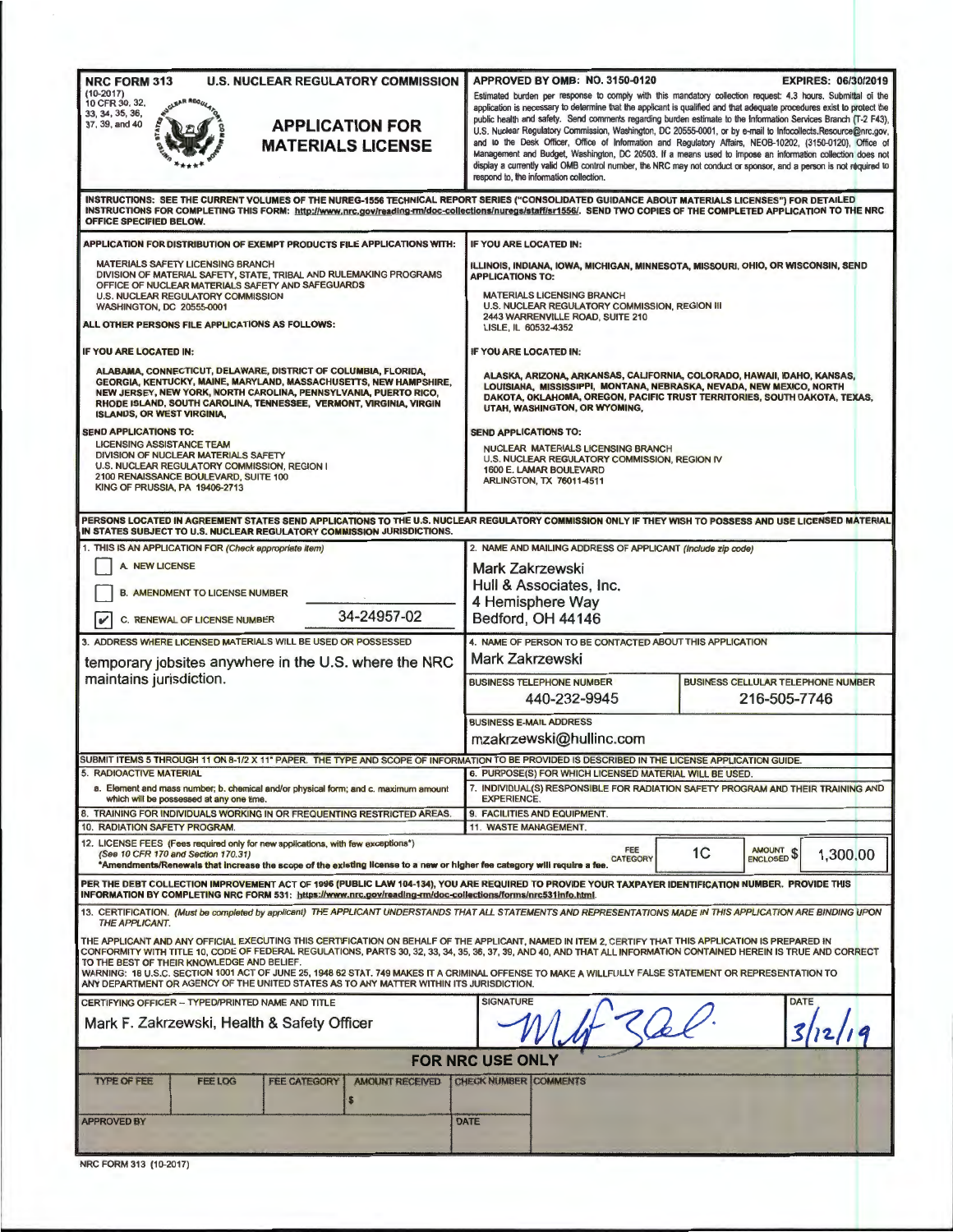## **Suggested Format for Providing Information Requested in Items 5 through 11 of U.S. Nuclear Regulatory Commission Form 313**

## **Items 5 and 6: Materials To Be Possessed and Proposed Uses**

|                | Yes No Radionuclide | <b>Manufacturer or</b><br><b>Distributor Model No.</b>                                                                   | Quantity                                                                                                                            | <b>Use as Listed on SSD Registration</b><br><b>Certificate</b>                                      | <b>Specify Other</b><br><b>Uses Not</b><br><b>Listed on</b><br><b>SSD</b><br><b>Registration</b><br><b>Certificate</b> |
|----------------|---------------------|--------------------------------------------------------------------------------------------------------------------------|-------------------------------------------------------------------------------------------------------------------------------------|-----------------------------------------------------------------------------------------------------|------------------------------------------------------------------------------------------------------------------------|
| $\pmb{\times}$ | Cesium-137          | Gauge manufacturer<br>(or distributor) and<br>model number:<br><b>Campbell Pacific Nuclear</b><br><b>Model MC Series</b> | Specify activity<br>per source and<br>number of<br>gauges<br>requested.                                                             | Yes & 2<br>Specific description of the gauge use:<br>To measure physical properties<br>of materials | $\Box$ Not<br>applicable<br>$\Box$ Uses are:                                                                           |
|                |                     |                                                                                                                          | No single source<br>to exceed 10 mCi<br>20 gauges                                                                                   |                                                                                                     | (Submit safety<br>analysis<br>supporting<br>safe use.)                                                                 |
| $\mathsf{x}$   | Americium-<br>241   | Gauge manufacturer<br>(or distributor) and<br>model number:<br><b>Campbell Pacific Nuclear</b><br><b>Model MC Series</b> | <b>Specify activity</b><br>per source and<br>number of<br>gauges<br>requested.<br>No single source<br>to exceed 50 mCi<br>20 gauges | Yes XI<br>Specific description of the gauge use:<br>To measure physical properties<br>of materials  | $\Box$ Not<br>applicable<br>$\Box$ Uses are:<br>(Submit safety<br>analysis<br>supporting<br>safe use.)                 |

 $B-1$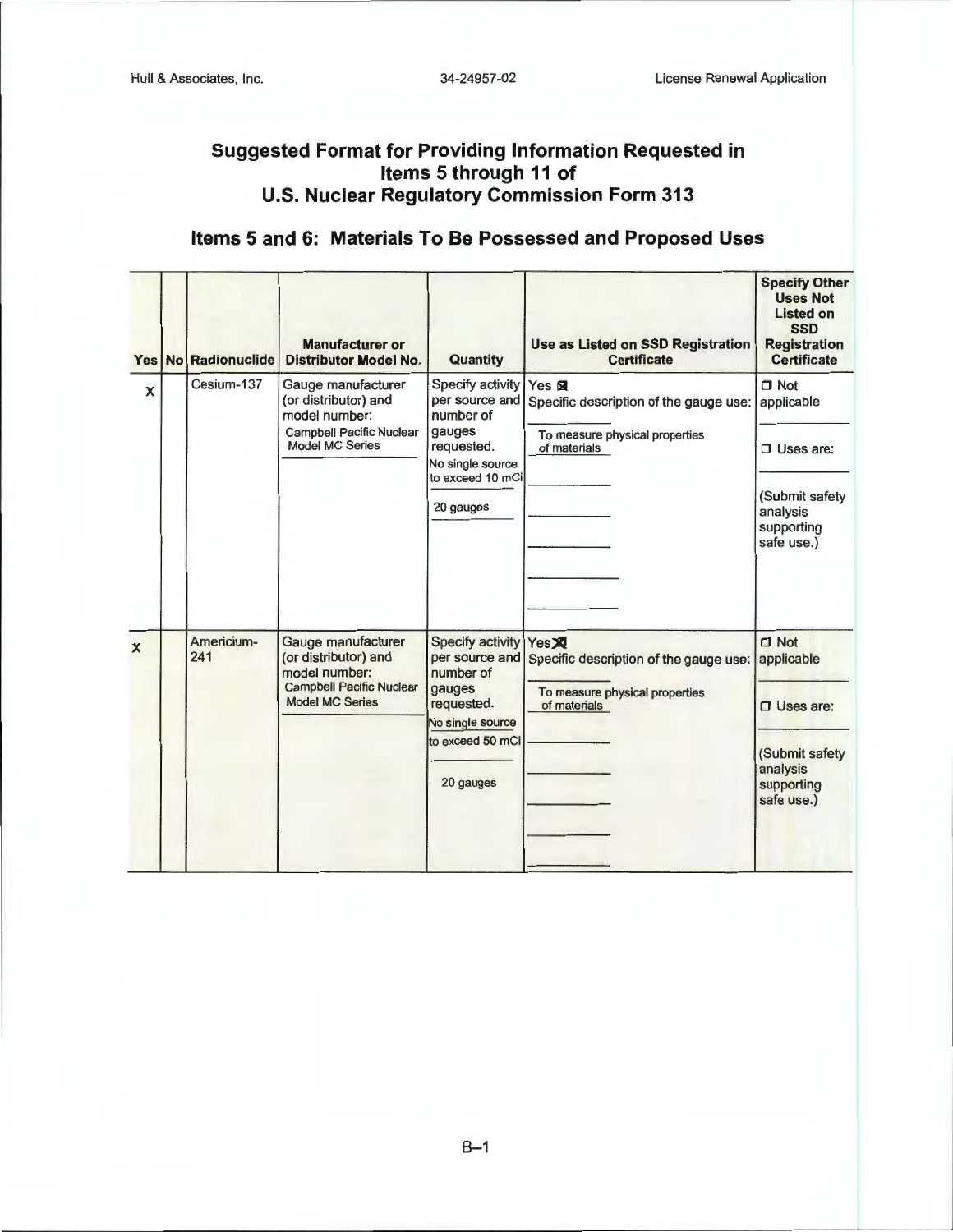| Yes No |                         | <b>Radionuclide</b>         | <b>Manufacturer or</b><br><b>Distributor Model No.</b>                           | Quantity                                                                       | <b>Use as Listed on SSD Registration</b><br><b>Certificate</b>  | <b>Specify Other</b><br><b>Uses Not</b><br><b>Listed on</b><br><b>SSD</b><br><b>Registration</b><br><b>Certificate</b> |
|--------|-------------------------|-----------------------------|----------------------------------------------------------------------------------|--------------------------------------------------------------------------------|-----------------------------------------------------------------|------------------------------------------------------------------------------------------------------------------------|
|        | $\overline{\mathsf{x}}$ | Califomium-<br>252          | Gauge manufacturer<br>(or distributor) and<br>model number:                      | <b>Specify activity</b><br>per source and<br>number of<br>gauges<br>requested. | Yes $\Box$<br>Specific description of the gauge use: applicable | $\Box$ Not<br>$\Box$ Uses are:                                                                                         |
|        |                         |                             |                                                                                  |                                                                                |                                                                 | (Submit safety<br>analysis<br>supporting<br>safe use.)                                                                 |
|        | X<br>Radium-226         |                             | Gauge manufacturer<br>(or distributor) and<br>model number:                      | Specify activity<br>per source and<br>number of<br>gauges<br>requested.        | Yes $\square$<br>Specific description of the gauge use:         | $\Box$ Not<br>applicable<br>$\Box$ Uses are:                                                                           |
|        |                         |                             |                                                                                  |                                                                                |                                                                 | (Submit safety<br>analysis<br>supporting<br>safe use.)                                                                 |
|        | $\mathbf x$             | Other Isotope<br>(Specify): | Gauge manufacturer<br>(or distributor) and<br>model number:                      | Specify activity<br>per source and<br>number of<br>gauges<br>requested.        | Yes $\square$<br>Specific description of the gauge use:         | $\Box$ Not<br>applicable<br>$\Box$ Uses are:                                                                           |
|        |                         |                             |                                                                                  |                                                                                |                                                                 | (Submit safety<br>analysis<br>supporting<br>safe use.)                                                                 |
|        | X                       |                             | Is financial assurance required? If yes, submit evidence of financial assurance. |                                                                                |                                                                 |                                                                                                                        |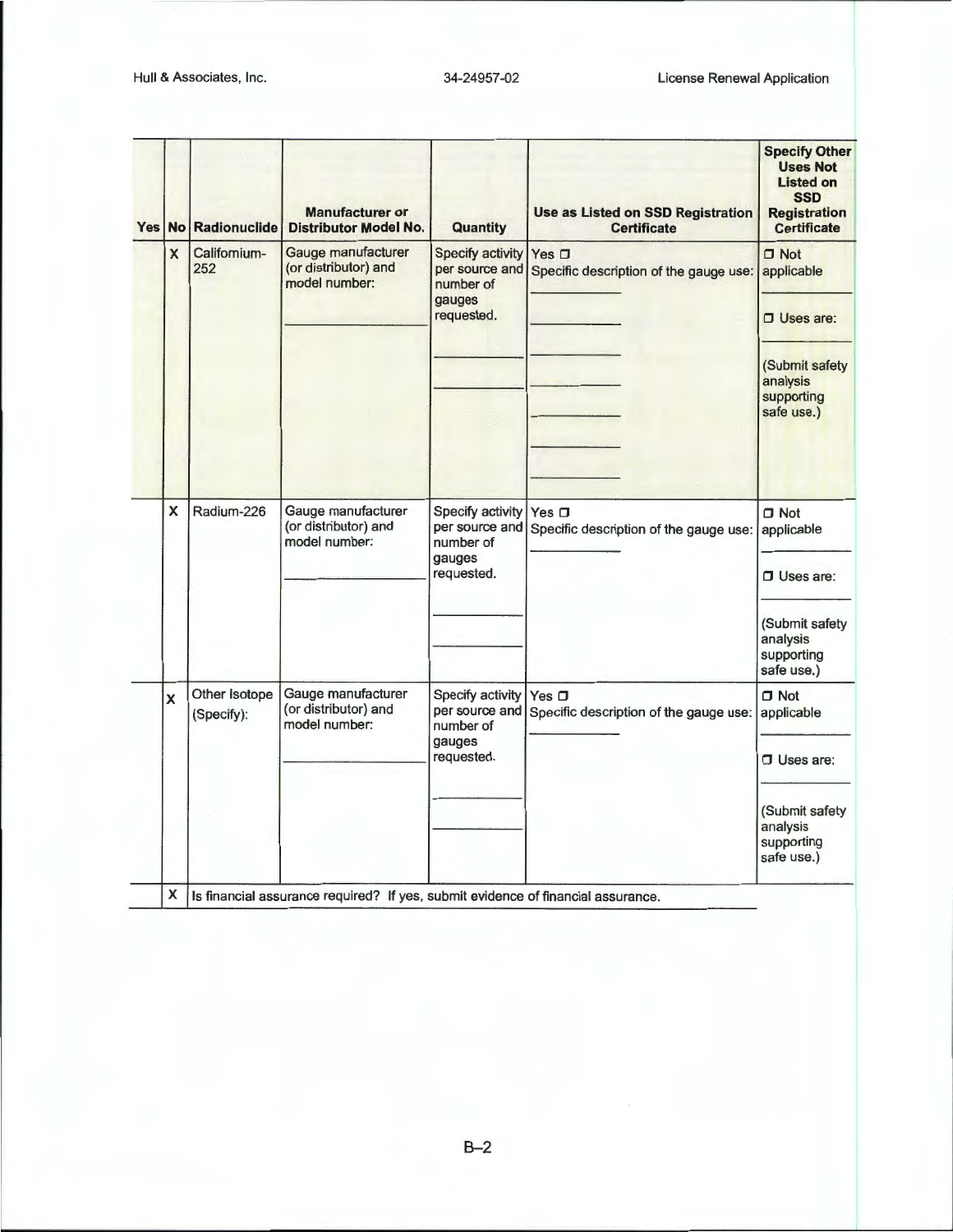## **Items 7 through 11: Training and Experience, Facilities and Equipment, Radiation Safety Program, and Waste Disposal**

|    | <b>Item No. and Title</b>                                                                                                                                                                                   | <b>Suggested Response</b>                                                                                                                                                                                                                                                                                                                                                                                                                                                                                                                                | Yes                                                                                                                            | <b>Alternative</b><br><b>Procedures</b><br><b>Attached</b> |
|----|-------------------------------------------------------------------------------------------------------------------------------------------------------------------------------------------------------------|----------------------------------------------------------------------------------------------------------------------------------------------------------------------------------------------------------------------------------------------------------------------------------------------------------------------------------------------------------------------------------------------------------------------------------------------------------------------------------------------------------------------------------------------------------|--------------------------------------------------------------------------------------------------------------------------------|------------------------------------------------------------|
| 7. | INDIVIDUAL(S)<br><b>RADIATION</b><br><b>SAFETY PROGRAM</b><br><b>AND THEIR</b><br><b>TRAINING AND</b><br><b>EXPERIENCE-</b><br><b>RADIATION</b><br><b>SAFETY OFFICER</b><br><b>Mark Zakrzewski</b><br>Name: | Documentation demonstrating the<br><b>RESPONSIBLE FOR proposed radiation safety officer's</b><br>training and experience (e.g.,<br>certificate of completion of the<br>RSO's course and/or the<br>authorized user's course).                                                                                                                                                                                                                                                                                                                             | <b>Submit</b><br>applicable<br>documentation.<br>not applicable -<br>previously<br>submitted                                   |                                                            |
| 8. | <b>TRAINING FOR</b><br><b>INDIVIDUALS</b><br><b>WORKING IN OR</b><br><b>FREQUENTING</b><br><b>RESTRICTED</b><br><b>AREAS</b>                                                                                | Before using licensed materials,<br>authorized users will have<br>successfully completed one of the<br>training courses described in the<br>"Criteria" part of the section titled,<br>"Training for Individuals Working in<br>or Frequenting Restricted Areas"<br>in NUREG-1556, Vol. 1, Rev. 2,<br>"Consolidated Guidance About<br>Materials Licenses: Program-<br>Specific Guidance About Portable<br><b>Gauge Licenses."</b>                                                                                                                          | ⊠                                                                                                                              | $\Box$                                                     |
| 9. | <b>FACILITIES AND</b><br><b>EQUIPMENT</b>                                                                                                                                                                   | Provide a facility diagram for each<br>permanent portable gauge storage<br>location. Include on the diagram<br>the use of adjacent areas<br>(including above and below), and<br>information relevant to public dose<br>and security as discussed in<br>Sections 8.10.5, "Public Dose,"<br>and 8.10.6, "Operating,<br><b>Emergency, and Security</b><br>Procedures," respectively, in<br>NUREG-1556, Vol. 1, Rev. 2,<br>"Consolidated Guidance About<br>Materials Licenses: Program-<br><b>Specific Guidance About Portable</b><br><b>Gauge Licenses"</b> | <b>Submit</b><br>applicable<br>documentation.<br>Not applicable.<br>Hull has no<br>permanent storage<br>locations outside Ohio |                                                            |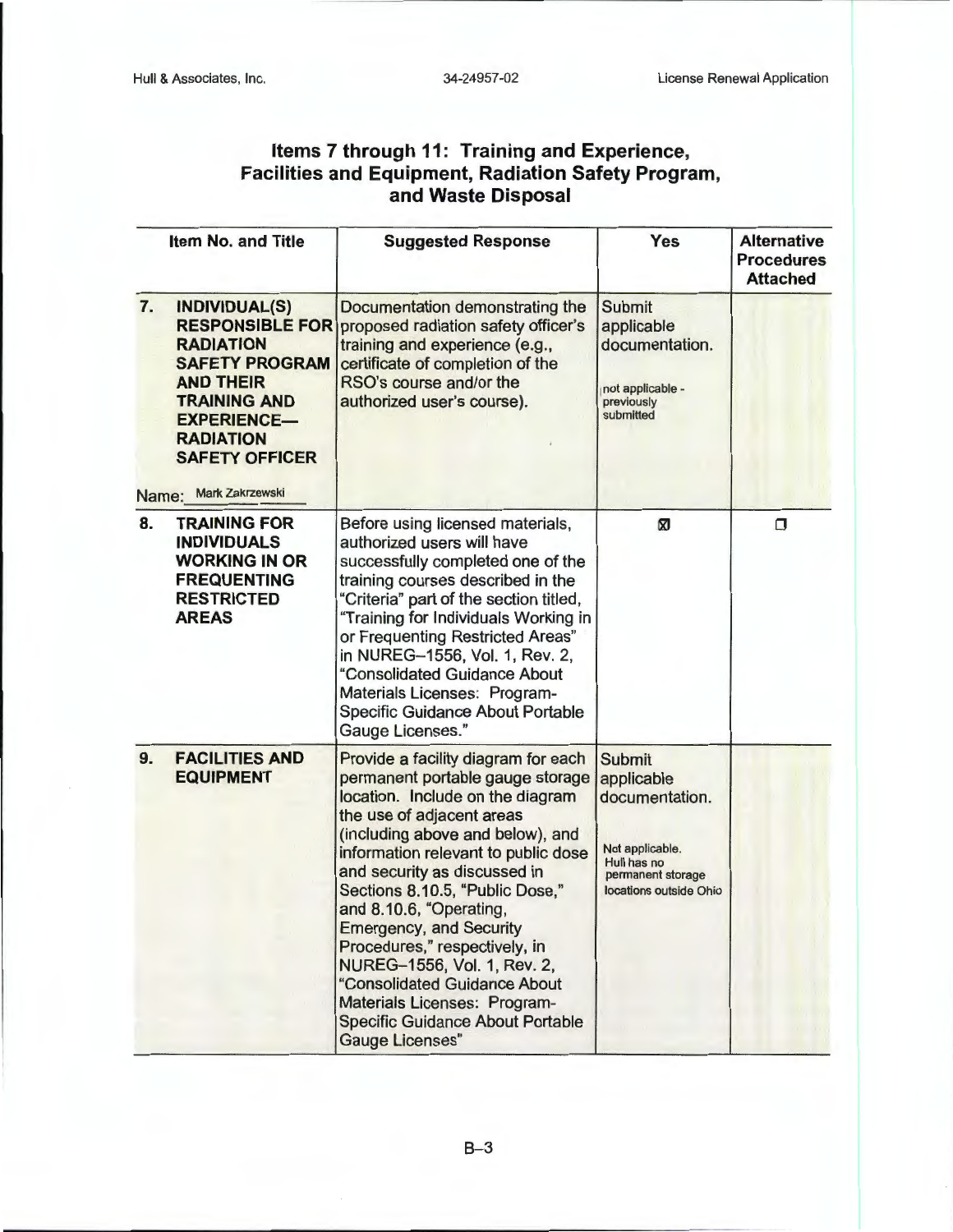- -- -------- - ---- --- -------------------- -----,-----

| <b>Item No. and Title</b>                                                                                                   | <b>Suggested Response</b>                                                                                                                                                                                                                                                                                                                                                                                       | <b>Yes</b> | <b>Alternative</b><br><b>Procedures</b><br><b>Attached</b> |
|-----------------------------------------------------------------------------------------------------------------------------|-----------------------------------------------------------------------------------------------------------------------------------------------------------------------------------------------------------------------------------------------------------------------------------------------------------------------------------------------------------------------------------------------------------------|------------|------------------------------------------------------------|
| <b>10.1 RADIATION</b><br><b>SAFETY</b><br><b>PROGRAM-AUDIT</b><br><b>PROGRAM</b>                                            | Need Not Be Submitted with<br>The applicant should not submit its<br>audit program to the NRC for<br>Application<br>review during the licensing phase.<br>The audit program will be<br>reviewed during NRC inspections.                                                                                                                                                                                         |            |                                                            |
| <b>10.2 RADIATION</b><br><b>SAFETY</b><br><b>PROGRAM-</b><br><b>RADIATION</b><br><b>MONITORING</b><br><b>INSTRUMENTS</b>    | We will either possess and use, or<br>have access to and use, a<br>radiation survey meter that meets<br>the criteria in the section titled,<br>"Radiation Safety Program-<br>Radiation Monitoring Instruments"<br>in NUREG-1556, Vol. 1, Rev. 2,<br>"Consolidated Guidance About<br>Materials Licenses: Program-<br><b>Specific Guidance About Portable</b><br>Gauge Licenses," in the event of<br>an incident. | ⊠          | $\Box$                                                     |
| <b>10.3 RADIATION</b><br><b>SAFETY</b><br><b>PROGRAM-</b><br><b>MATERIAL</b><br><b>RECEIPT AND</b><br><b>ACCOUNTABILITY</b> | Physical inventories will be<br>conducted every 6 months or at<br>other intervals approved by the<br>NRC to account for all sealed<br>sources and devices received and<br>possessed under the license.<br><b>AND</b><br>We will develop, implement, and<br>maintain procedures for ensuring<br>accountability of licensed materials<br>at all times.                                                            | ⊠          | $\Box$                                                     |
| <b>10.4 RADIATION</b><br><b>SAFETY</b><br>PROGRAM-<br><b>OCCUPATIONAL</b><br><b>DOSE</b>                                    | We will maintain, for inspection by<br>the NRC, documentation<br>demonstrating that unmonitored<br>individuals are not likely to receive<br>a radiation dose in excess of the<br>limits in 10 CFR 20.1502(a).<br><b>OR</b>                                                                                                                                                                                      | $\Box$     | $\Box$                                                     |
|                                                                                                                             | We will provide and require the<br>use of individual monitoring<br>devices (dosimetry). All personnel<br>dosimeters that require processing<br>to determine the radiation dose will<br>be processed and evaluated by a<br>NVLAP-approved processor.                                                                                                                                                             | 网          |                                                            |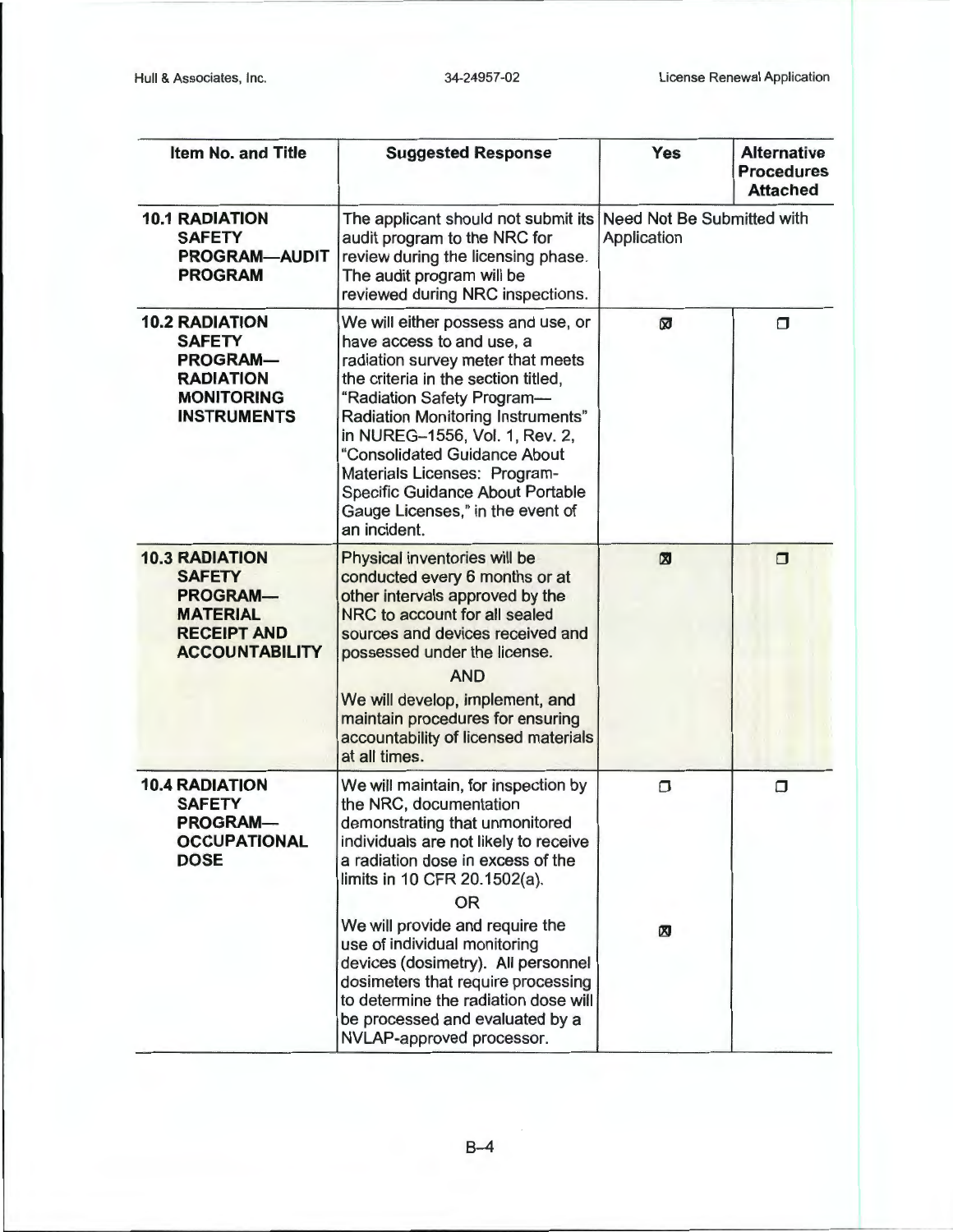| <b>Item No. and Title</b>                                                                                                                       | <b>Suggested Response</b>                                                                                                                                                                                                                                                                                                                                                                                                                                                                                                                                                                                                                                                                                                                                                                                                                                                                                             | <b>Yes</b>                                              | <b>Alternative</b><br><b>Procedures</b><br><b>Attached</b>                                                                                                                                                                                                                                    |
|-------------------------------------------------------------------------------------------------------------------------------------------------|-----------------------------------------------------------------------------------------------------------------------------------------------------------------------------------------------------------------------------------------------------------------------------------------------------------------------------------------------------------------------------------------------------------------------------------------------------------------------------------------------------------------------------------------------------------------------------------------------------------------------------------------------------------------------------------------------------------------------------------------------------------------------------------------------------------------------------------------------------------------------------------------------------------------------|---------------------------------------------------------|-----------------------------------------------------------------------------------------------------------------------------------------------------------------------------------------------------------------------------------------------------------------------------------------------|
| <b>10.5 RADIATION</b><br><b>SAFETY</b><br><b>PROGRAM-</b><br><b>PUBLIC DOSE</b>                                                                 | The applicant is not required to<br>submit a response to the public<br>dose section in a license<br>application. This matter will be<br>examined during NRC inspections.                                                                                                                                                                                                                                                                                                                                                                                                                                                                                                                                                                                                                                                                                                                                              | <b>Need Not Be Submitted with</b><br><b>Application</b> |                                                                                                                                                                                                                                                                                               |
| <b>10.6 RADIATION</b><br><b>SAFETY</b><br><b>PROGRAM-</b><br><b>OPERATING,</b><br><b>EMERGENCY, AND</b><br><b>SECURITY</b><br><b>PROCEDURES</b> | We will implement and maintain<br>the operating, emergency, and<br>security procedures in Appendix G<br>to NUREG-1556, Vol. 1, Rev. 2,<br>"Consolidated Guidance About<br>Materials Licenses: Program-<br><b>Specific Guidance About Portable</b><br>Gauge Licenses." Copies of these<br>procedures will be provided to all<br>gauge users and will be available<br>at each jobsite.<br><b>OR</b><br>Operating, emergency, and<br>security procedures will be<br>developed, implemented, and<br>maintained and will meet the<br>criteria in section 8.10.6,<br>"Radiation Safety Program-<br>Operating, Emergency, and<br>Security Procedures,"<br>NUREG-1556, Vol. 1, Rev. 2,<br>"Consolidated Guidance About<br>Materials Licenses: Program-<br>Specific Guidance About Portable<br>Gauge Licenses." Copies of these<br>procedures will be provided to all<br>gauge users and will be available<br>at each jobsite. | σ<br>⊠                                                  | $\Box$ For this<br>item,<br>checking<br>this box<br>indicates<br>that<br>alternative<br>procedures<br>will be<br>provided as<br>part of the<br>application<br>and that<br>these<br>procedures<br>will be<br>provided to<br>all gauge<br>users and<br>will be<br>available at<br>each jobsite. |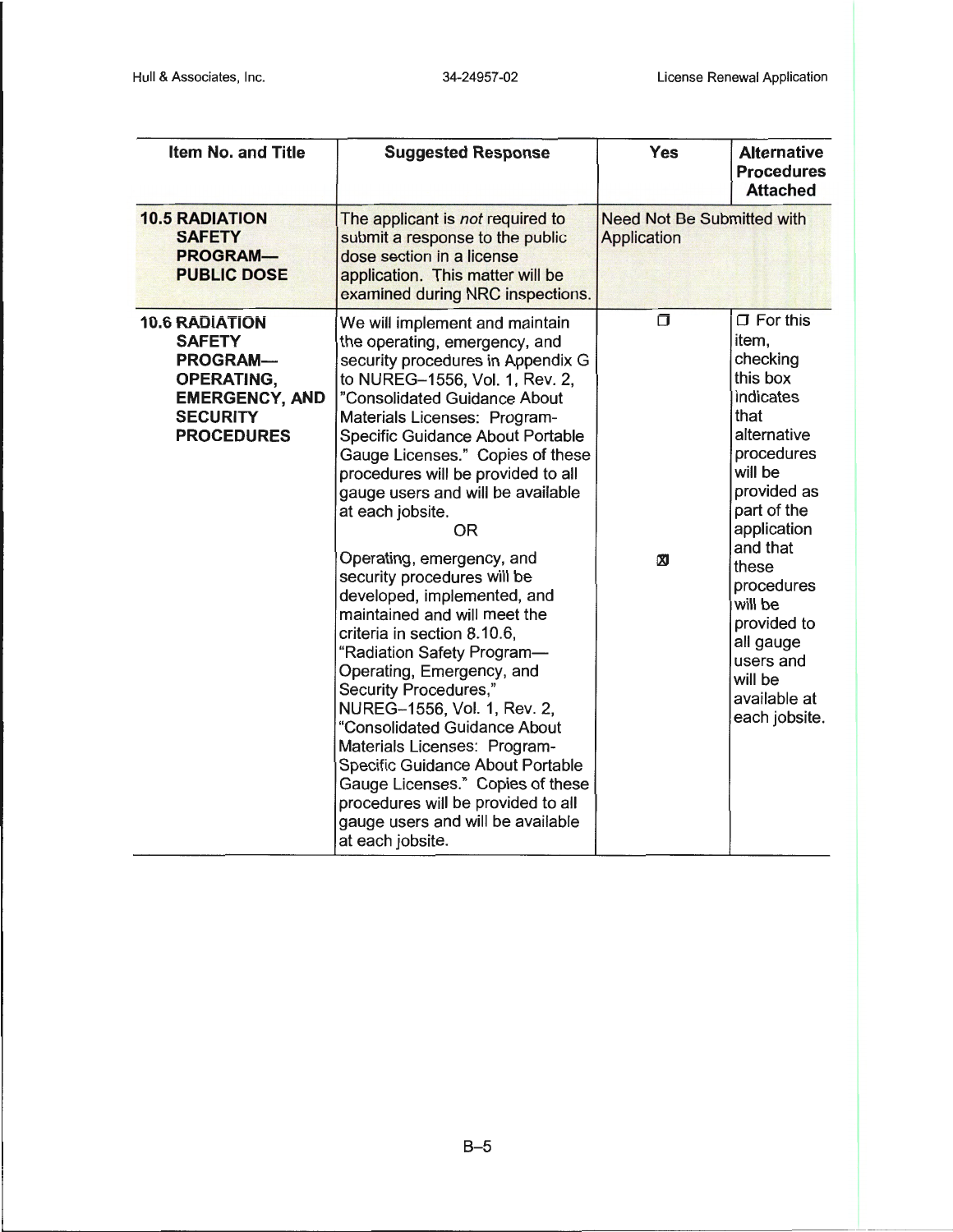| <b>Item No. and Title</b>                                                    | <b>Suggested Response</b>                                                                                                                                                                                                                                                                                                                                                                                                                                                                                                                                                                                                                                                                                                                                                                                                                                                                | <b>Yes</b>            | <b>Alternative</b><br><b>Procedures</b><br><b>Attached</b>                                                                                                                                                                                          |
|------------------------------------------------------------------------------|------------------------------------------------------------------------------------------------------------------------------------------------------------------------------------------------------------------------------------------------------------------------------------------------------------------------------------------------------------------------------------------------------------------------------------------------------------------------------------------------------------------------------------------------------------------------------------------------------------------------------------------------------------------------------------------------------------------------------------------------------------------------------------------------------------------------------------------------------------------------------------------|-----------------------|-----------------------------------------------------------------------------------------------------------------------------------------------------------------------------------------------------------------------------------------------------|
| <b>10.7 RADIATION</b><br><b>SAFETY</b><br><b>PROGRAM-LEAK</b><br><b>TEST</b> | Leak tests will be performed at<br>intervals approved by the NRC or<br>an Agreement State and specified<br>in the SSD registration certificate.<br>Leak tests will be performed by an<br>organization licensed by the NRC<br>or an Agreement State to provide<br>leak testing services to other<br>licensees; or by using a leak test<br>sample collection kit supplied by<br>an organization licensed by the<br>NRC or an Agreement State to<br>provide leak test kits and/or<br>sample analysis services to other<br>licensees and according to the kit<br>supplier's instructions. Records of<br>leak test results will be maintained.<br>OR<br>We will implement the model leak<br>test program published in<br>Appendix I of NUREG-1556,<br>Volume 1, Revision 2,<br>"Consolidated Guidance About<br><b>Materials Licenses: Program-</b><br><b>Specific Guidance About Portable</b> | $\boxtimes$<br>$\Box$ | $\Box$ For this<br>item,<br>checking<br>this box<br>indicates<br>that<br>alternative<br>equipment<br>and/or<br>procedures<br>will be<br>provided as<br>part of the<br>application<br>and that<br>records of<br>leak tests<br>will be<br>maintained. |
|                                                                              | Gauge Licenses." Records of leak<br>tests will be maintained.                                                                                                                                                                                                                                                                                                                                                                                                                                                                                                                                                                                                                                                                                                                                                                                                                            |                       |                                                                                                                                                                                                                                                     |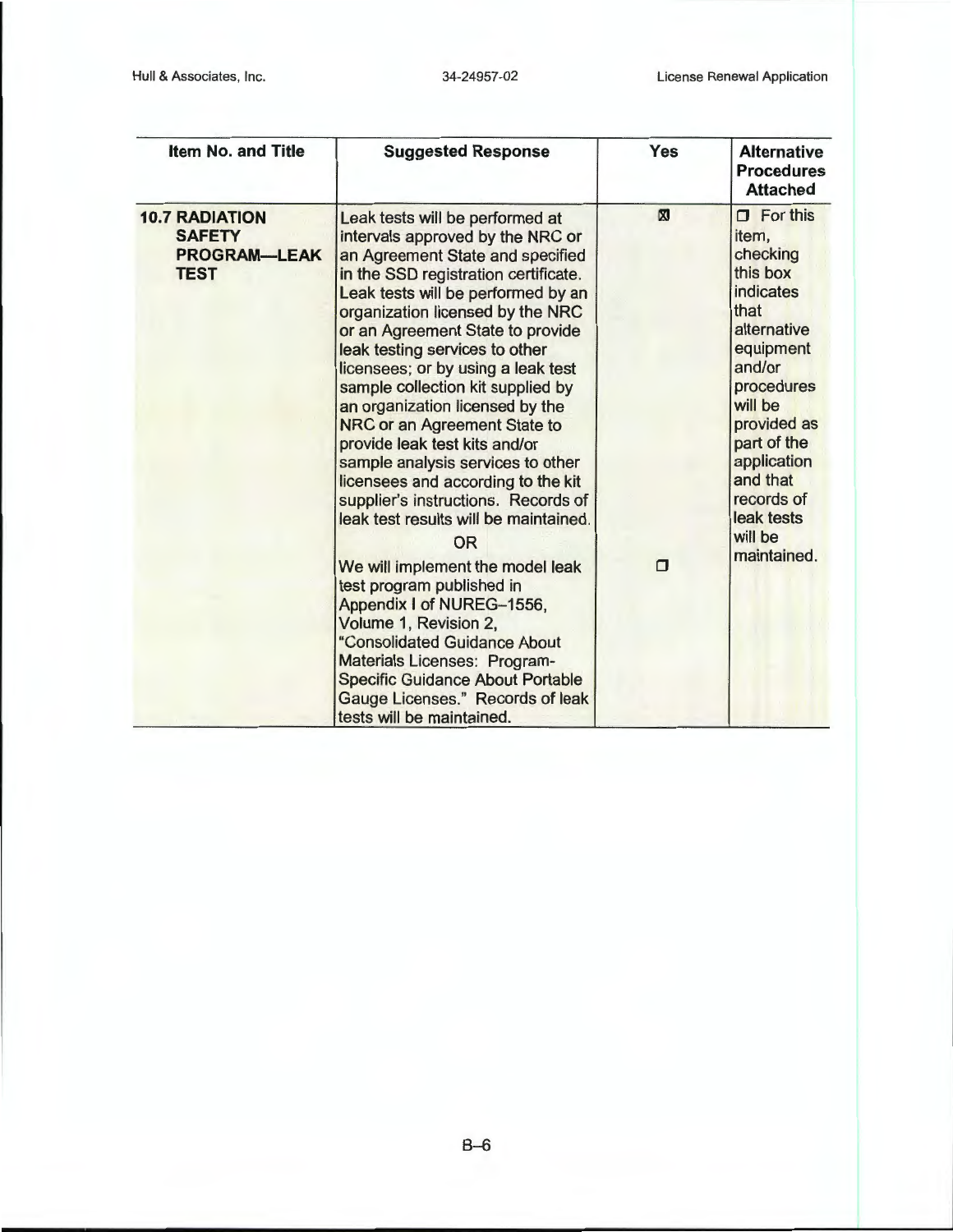| <b>Item No. and Title</b>                                                          | <b>Suggested Response</b>                                                                                                                                                                                                                                           | Yes                                              | <b>Alternative</b><br><b>Procedures</b><br><b>Attached</b>                                                                                                                               |
|------------------------------------------------------------------------------------|---------------------------------------------------------------------------------------------------------------------------------------------------------------------------------------------------------------------------------------------------------------------|--------------------------------------------------|------------------------------------------------------------------------------------------------------------------------------------------------------------------------------------------|
| <b>10.8 RADIATION</b><br><b>SAFETY</b><br><b>PROGRAM-</b><br><b>MAINTENANCE</b>    | <b>Routine Cleaning and Lubrication</b><br>We will implement and maintain<br>procedures for routine<br>maintenance of our gauges<br>according to each manufacturer's<br>written recommendations and<br>instructions.                                                | ⊠                                                | σ                                                                                                                                                                                        |
|                                                                                    | <b>Nonroutine Maintenance</b><br>The gauge manufacturer or other<br>person licensed by the NRC or an<br><b>Agreement State will perform</b><br>nonroutine maintenance or repair<br>operations that require detaching<br>the source or source rod from the<br>gauge. | $\boxtimes$                                      | $\Box$ The<br>information<br>listed in<br><b>Appendix F</b><br>of this<br><b>NUREG</b><br>supporting a<br>request to<br>perform<br>nonroutine<br>maintenance<br>in house is<br>attached. |
| <b>10.9 RADIATION</b><br><b>SAFETY</b><br><b>PROGRAM-</b><br><b>TRANSPORTATION</b> | The applicant is not required to<br>submit a response about<br>transportation during the licensing<br>process. The NRC will review this<br>issue during inspection.                                                                                                 | <b>Need Not Be Submitted with</b><br>Application |                                                                                                                                                                                          |
| 11. WASTE<br><b>MANAGEMENT-</b><br><b>GAUGE DISPOSAL</b><br><b>AND TRANSFER</b>    | The applicant is not required to<br>submit a response about waste<br>management during the licensing<br>process; however, the licensee<br>should establish and include<br>gauge transfer and waste disposal<br>procedures in its radiation safety<br>program.       | <b>Need Not Be Submitted with</b><br>Application |                                                                                                                                                                                          |